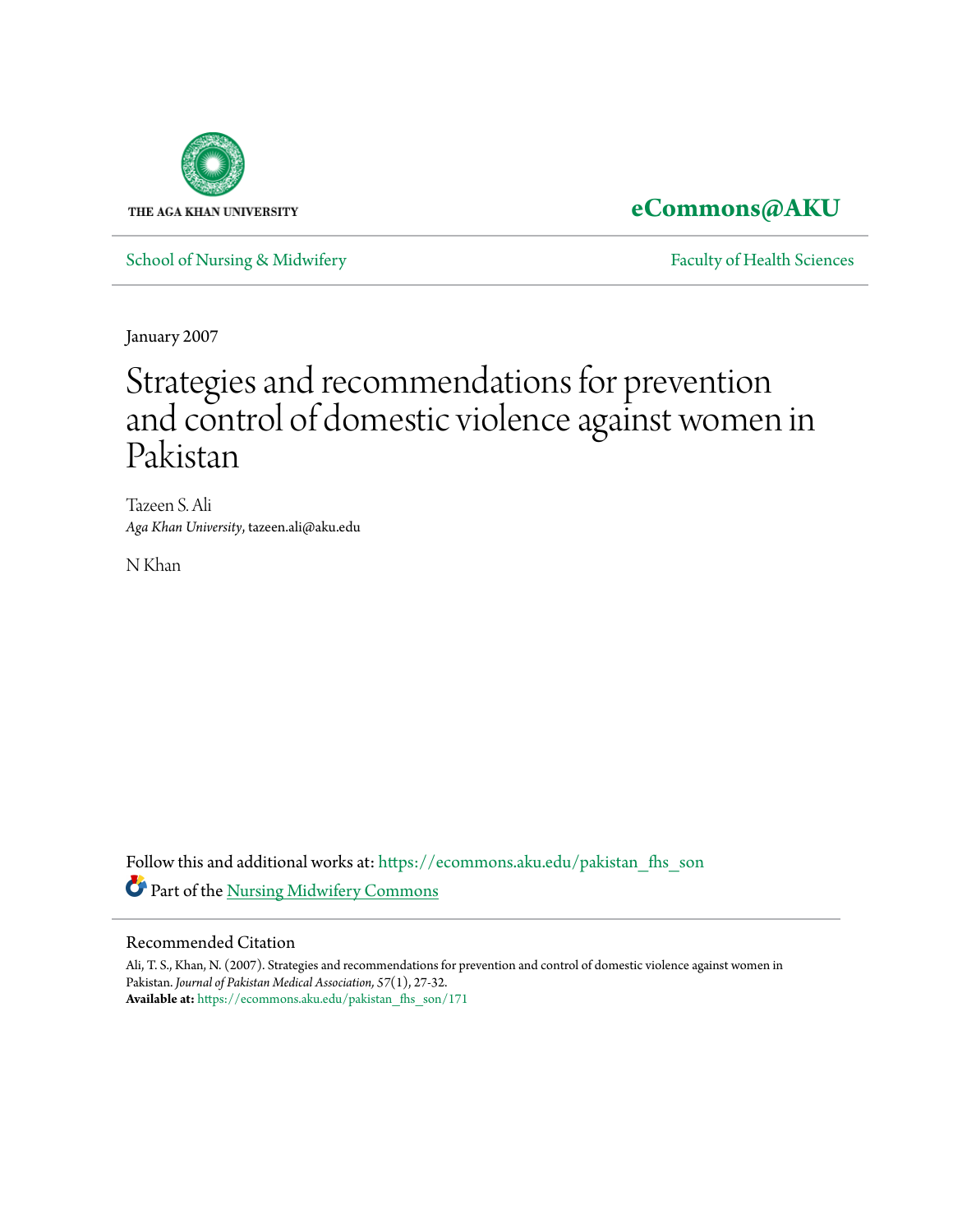## Strategies and Recommendations for Prevention and Control of Domestic Violence against Women in Pakistan

Tazeen Saeed Ali, Nasir Khan Aga Khan University School of Nursing, Karachi, Pakistan\_

## Abstract

Domestic violence is highly prevalent in Pakistan. This paper proposes the strategies based on literature review, for the prevention and control of domestic violence. The reported causes for domestic violence against women include women's low educational levels, low empowerment, and least opportunities to indulge in political activities; wrong interpretations of religious, traditional and cultural norms in the society; poverty; dowry system; women's suppressed autonomy and males' addiction to alcohol. Through this article, we have attempted to highlight the need to recognize the domestic violence against women as an important issue and to enhance educational and health facilities for the prevention and control of violence with combined awareness programs including non governmental organizations through stake holders. Furthermore, comprehensive laws need to be developed and enforcement against dowry and alcohol abuse is required in low income countries like Pakistan.

#### Introduction

Domestic violence against women in developing countries is budding as a serious concern for public health workers Women are subjected to various forms of violence especially in less developed societies. World Health Organization (WHO) defines domestic violence as "the range of sexually, psychologically and physically coercive acts used against young and adolescent women by current or former male intimate partners."<sup>1</sup> There are many forms of domestic violence against women ranging from psychological abuse in the form of controlling behaviour, economic abuse or pressures and social isolation; physical in the form of torturing, beating or slapping, and sexual abuse in the form of forced sexual intercourse.<sup>1-3</sup> According to one study conducted in Canada there are restrictions on activities of women from their partners, which could be the vulnerability towards domestic violence in the later stages.4 The traditional, behavioral and social norms that are often prevalent in an Islamic state as Pakistan, creates more difficulties for women. The prevailing systems of Purdah and Izzat are misused to push the social isolation of women and thus, women are more confined to their homes, they are not allowed to go out side. or even to seek any medical help or meet any relative.<sup>5</sup> Even though they are aware about those restrictions, still they are unable to come forward to prevent themselves from domestic violence as either they are too young, weak, ill or they believe the hot-tempered behaviours of men as nonnaJ.G Furthermore, in Pakistan majority of women consider the behaviours and actions of men in societies as inherited normal actions which really make them more vulnerable to any type of abuse in their home. Other prominent points for domestic violence in the Pakistani culture are societal pressures. imbalance of power between men and women which keeps women as followers of those rules and regulations of society and defiance to follow those rules leads to penalties like acid throwing, honour killings etc. In 2002 a research on domestic violence, showed that nonconsensual sex was reported by 98 (46.9%) of the women interviewed, in which only 43 (58.1%) reported only to their sister. After reporting, only 54.8% had a temporary decrease in the violent behaviour from their husbands.7 Furthermore, women always fear paybacks, have concerns about the future of their children, and even more they have lack of any other moral support like friends.7 In case a woman wants to approach any social support, she has to face rejection and non supportive response from her own community and parents. Women who reside in rural or tribal areas are subjected to higher murder rates.<sup>6</sup>

#### Global prevalence of domestic violence

Domestic violence against women is prevalent not only in developing countries but, it also exists in developed societies. According to WHO 2002 report in 48 different countries, 10% to 69% of women were being physically hit by their intimate/partner at some point in their lives. Researches have showed that physically violated women report psychological and mental health abuse and one-third to over half of cases also reported sexual abuse.<sup>1</sup> In Colombia, violence can take the form of marital rape, and is the leading cause of death and also contributes to 25% of the disease burden.<sup>8</sup> In United Kingdom (UK), domestic violence is reported in every one out of four women.9 Further, an Indian research showed that women married to husbands who were more educated than them (7th class or even more), experienced significantly higher risks of coercive sexual intercourse. In case women show reluctance for forceful sexual activities, they are deprived of their basic needs such as clothes. proper food. and shelter. In order to fulfill their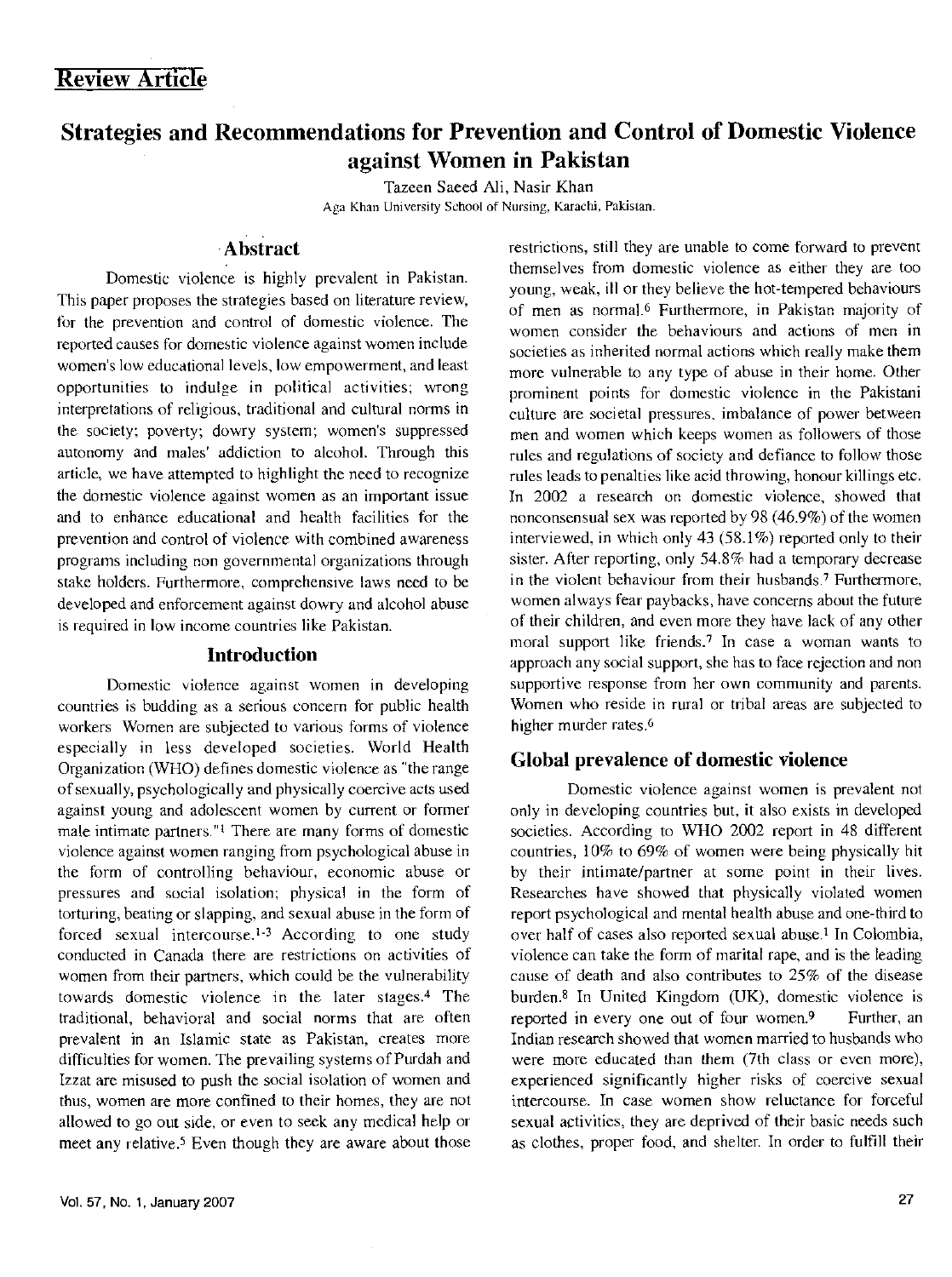needs women have to be submissive for any sexual activity at any time.<sup>10</sup> An Egyptian study showed a high prevalence rate of physical violence (34%) over women by their partners. About 47% of women were physically abused (beaten) in the last year. Furthermore, those who were physically abused, 47% of those women were not permitted to participate in recreational activities. Additionally, 16% of women were not allowed to go to the markets.<sup>11</sup> According to a Canadian study, report of violent activity was limited to about  $17\%$  of the total  $8771$  numbers of participants in that study.<sup>4</sup> Haitian women reported 16.4% of physical intimate partner's violence. 12 Even in United States, one-fifth to one third of all the women (>12 million) are assaulted physically in their lifetime by either a current or former partner.<sup>13</sup> Studies from India have shown meager dowry brought by the wife to be associated with considerably higher consequent risks for domestic violence.<sup>14</sup>

#### Local prevalence of domestic Violence

Domestic violence is now more of an emerging topic for researchers as it widely prevails in Pakistan, not only in rural areas but also in more developed cities like Karachi. A study in Karachi showed that 34% of the interviewed women when asked about domestic violence reported physical abuse.<sup>15</sup> Another study in Pakistan estimated that 99% of housewives and 77% of working women are beaten by their husbands.<sup>7</sup> Other than physical abuse, another study showed that all of the male participants in the interviewed sessions admitted shouting or yelling at their wives, including while they were pregnant.16 Moreover, another study conducted in Karachi, Pakistan in 1999 reported that about thirty four percent women were being physically abused by their husbands; among them 50% were abused in pregnancy too. This abuse was higher when women were anxious /depressed and wanted to report or seek any kind of help.<sup>15</sup> One study conducted in Pakistan concluded that 32.8% respondents admitted to ever having slapped their wives and 77.1% admitted to ever engaging in a non-consensual sex with their wives.<sup>17</sup> It has been reported in previous researches on domestic violence from the perspective of men, with a sample size of seventy, in which all respondents admitted to ever verbally abusing their wives and more than a third admitted to ever engaging in non-consensual sex with their wives.<sup>18</sup> Another study coded the percentage of domestic violence in Pakistan as 65% (physical violence), and almost one third (30.4%) of those reported sexual violence both often leading to serious injuries, which required emergency medical attention.<sup>19</sup> A comparative study over physical abuse of women in Pakistan concluded that 22% of women in Karachi said they were slapped and II percent of them mentioned forced sexual intercourse in which only 10% of women reported to seek medical help.20 According to Human Rights

commission of Pakistan (HRCP), the finding of one study conducted in Pakistan shows that marital rape or nonconsensual sex was reported by 46.9% of the women interviewed out of seventy seven. Another study they reported, conducted on seventy Pakistani men, in which 77.1% of men engaged in the non-consensual sex with their wives.<sup>21</sup>

Domestic violence against women is found in many forms of physical abuse in Pakistan. This includes burning women using kerosene oil or petrol and acid throwing which is prevalent in urban as well as rural areas.<sup>21</sup> Moreover, not only intimate patiners are involved in acid throwing or burning but, in-laws are also found to be involved in this act in Pakistan. According to Human Rights' Commission of Pakistan (HRCP) report, a study conducted by a private organization reported over 15 acid attack cases in Bahawalpur from January till June 2004, of which two victims died while others suffered acute injuries, including permanent loss of vision. Around 400 women fall victim to acid burns each year, often inflicted by their husbands or in laws. And in the last 10 years, 15,000 cases had been reported throughout the country. 21 Domestic violence is at an alarming stage when the data and survey reports are analyzed and many women in Pakistan are facing all forms of abuse; physical, psychological and sexual in both rural and urban areas.

## Health effects of domestic violence

Violence experience might cause serious conditions such as injuries, fractures, wounds, skeletal deformations, gastro-intestinal problems, abdominal injuries, vaginal lacerations, forced abortions and chronic pain syndromes, sleeping disorders, sexual dysfunction, genital infections, HIV-infection, post traumatic stress disorders (PTSD), generalized anxiety disorders and serious depressive conditions and also. suicidal thoughts. 22, 23

## Factors associated with domestic violence in Pakistan

There are many common precipitating factors which are responsible for domestic violence in Pakistan. Some example are: domestic violence against women due to daily conflicts, family related problems, disagreements between women and men on any decision, choice preferences, conflicts of the two genders, etc. All of those factors are quite broadly discussed in majority of studies as they are globally applicable to any social make up. In Pakistan, there are some distinguished factors which make women prone to domestic violence like women's low educational levels, least participations in political activities due to low empowerment, existing misconception about Islamic thoughts and traditional norms, misuse of women in the name of honor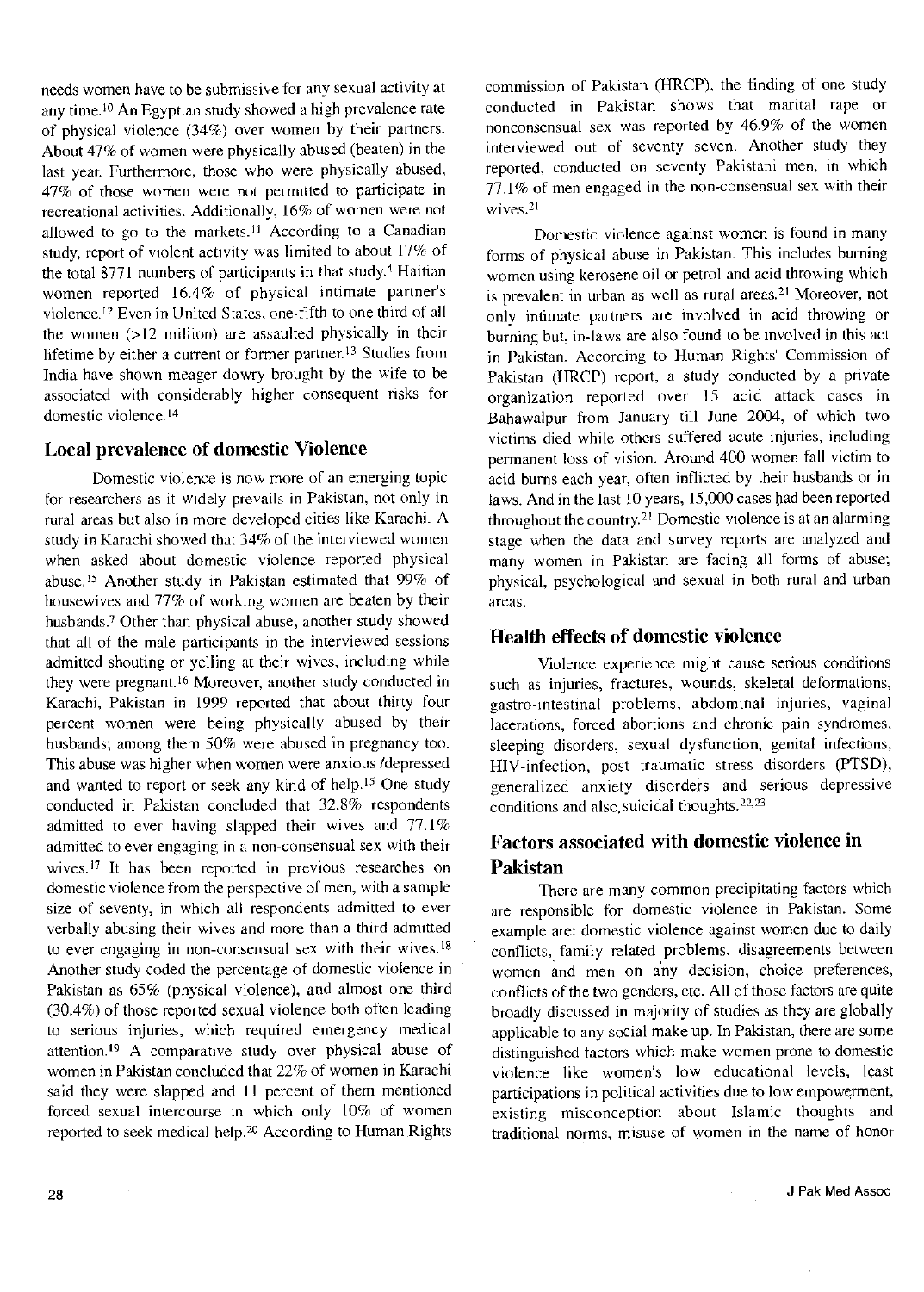justifying honor killing, low socioeconomic levels and poverty, existence of unjust traditional dowry system in the society, the common beliefs in the inherent superiority of males ignoring the women's autonomy, and even the alcoholic addiction of men which is not even allowed in Islam.

#### Low educational level of women

In Pakistan, due to lack of education and less awareness, the basic right of autonomy of women is being suppressed not only by their partners but also by the society. Many studies have been conducted on social status of women in Pakistan, which shows that there are limited opportunities in educational fields as well as employment and the traditional norms have restricted their mobility and basic right of autonomy of women in Pakistan.24 It is documented in the constitution of Pakistan that, "All human beings are born free and equal in dignity and rights. All citizens are equal before law and are entitled to equal protection of law. There shall be no discrimination on the basis of sex alone; Steps shall 'be taken to ensure full participation of women in all spheres of national life". Articles I, 2, 7, 16, 21(2), 25(2) and Articles 25, 27, 35, 37.21 Due to in adequate administrative measurements, majority of women are not allowed to get educated, have other outdoor activities or work for any volunteer welfare organization. That adds to one of the factors for domestic violence, as women are not only unaware of their basic rights and roles as defined by the constitution of Pakistan but, they have also limited access even to report any type of abuse against themselves. Based on the raised concerns by Non governmental organizations about female education, Government of Pakistan has established some schools and other learning centers for women within the community but, due to social restrictions women are not able to utilize these amenities like health, education or any other recreational activities. The reported literacy rate of Pakistan in 1997-98 was estimated at 40% in which 51% is for males and 28 % for females; 60% in urban areas and 30% in rural areas.2l.24 Women with a good education are more likely than uneducated women to be exposed to mass media, to have broader social and cultural networks, and to have equal as well as more communicative relationships with their husbands.24 Over all education enables women to be confident in reporting, struggling for their rights and be aware of their surroundings

## Least opportunities to participate in political activities

Almost all of Pakistani social make ups are male dominant and that is the main factor for unequal power distribution of two genders. As it is a male dominant society, men carry out any type of violence against women as a means

of suppressing them and giving women lower ranks in society. Due to their low empowerment status in the society. they have a lack of control over possessions or they have no participation in group-based savings and credit programs which is another factor associated with domestic violence. At times social support from organizations are present in some social systems but due to activity limitations of women, out side movements and contacts with others leads them to be more in isolation in their societies.7 Though due to government efforts, women got opportunities to participate in local body elections. In the past year however, due to some religious groups' announcements, tribal and Jirgas' (group of leaders) decisions, they were not allowed to be a part of local government. This was a golden opportunity for women to take part in policy and reform making and to raise the issue of domestic violence not only at local level but also globally. Jirgas at various union councils had declared earlier that women would not be allowed to caste a single vote and as result more than 50 percent women's reserved seats on local government councils in the NWFP also remained vacant. The Aurat (women) Foundation warned that women, especially in the rural areas of Punjab and NWFP were facing resistance in contesting for by-elections. No official action was however taken to ensure women would be able to exercise their right to vote. Even though 22% of seats in the lower house of parliament and 18% of seats in the upper house are held by women, this number is not sufficient for them to make any reforms or have some support by amending any part of the constitution. However, tribal leaders, Jirgas, cultural and societal runners almost comprises completely of men, and they have made their decisions on their own regarding the rights of women which have already caused suffering for women not only in terms of domestic violence but, also in terms of social neglect.2I Furthermore, women who are struggling for empowerment are not only restricted by their partners but, also by their parents and still in case if a woman gets success she faces tough circumstances from family and society.<sup>7</sup>

## Misconception between Islamic teaching and old traditional, cultural and societal norms

In Pakistan, though some cultures and social systems consider women as their sign of honour and respect at- the same time· they restrict women from any type of external activities. Purdah system (veil for women) and Izzat (protection of honor) of women by their partners, parents, brothers and in-laws implies more restrictions for the females. The rationale behind is to provide security to the women, which has been advised by Islam. However, Islam never restricted women's education or empowerment or their freedom.<sup>16,21</sup> Thus so called behavioural norms that are seen living in a fully independent Islamic state like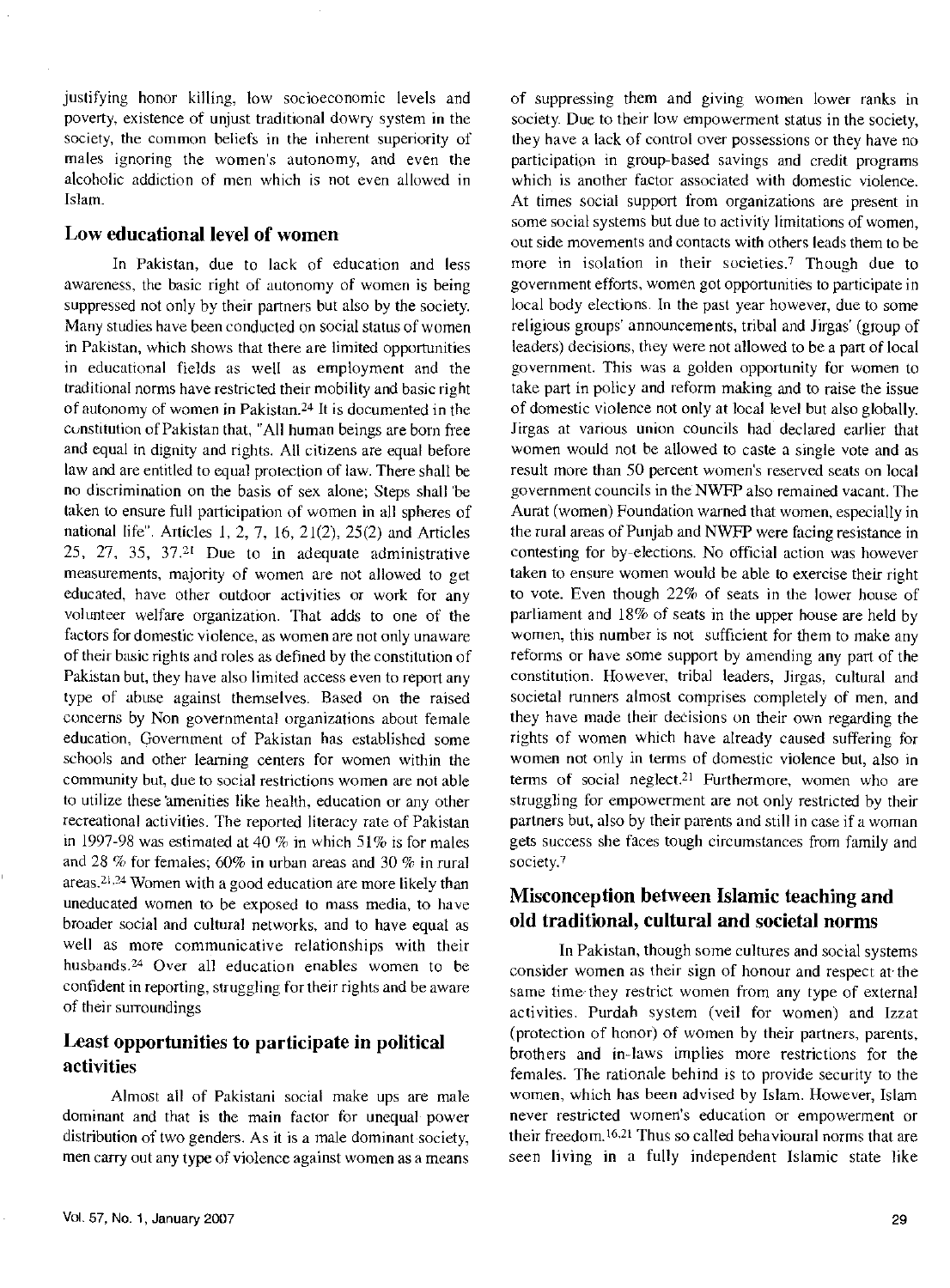Pakistan, creates more difficulties for women. For instance the prevailing system encourages the isolation of women and thus, women are more confined to their homes and they are not allowed to go out side, meet any relatives, or even seek any medical help. Likewise, it is reported in a study that reproductive health problems like family planning issues, having concerns for avoiding pregnancies and risk of transmissions of sexually transmitted diseases also put women at risk for domestic violence.<sup>16</sup> This leads to women's role as a subordinate to men and their role is confined only to the household chores and child care. In the Holy Quran Allah says, "Men are the protectors and maintainers of women, because Allah has given the one more (strength) than the other, and because they support them from their means" (4:34) and in another place Allah ordered, "And live with them with kindness and equity"(4:19). Prophet Mohammad (PBUH), had also reminded Muslims in a Hadith that, "The best among you is one who is best towards his wife".l8 The Islamic laws and teachings related to the rights and status of women are not interpreted accurately by different social and community settings whereby, it is not understood by any one which law is applicable where. Men often confuse social and cultural norms with Islamic perspectives and mix up all the religious teachings with their own innate actions, which make Islamic laws and teachings unclear or almost absorbed. In the end it is the woman who has to face the consequences of all those norms and man made laws of which domestic violence is most prominent. Furthermore, the governments have not yet made any country wide committee to decide consensually about certain practices which are mixed up throughout the country with cultural norms. Due to this the whole country is running through blind perceptions of traditional and cultural norms which they perceive as an Islamic way of living.21

## **Poverty**

Many researches have found that poverty is a contributing factor for domestic violence against women particularly in Pakistan, where men are primary bread earners. As it is expected from men to be more economically productive and they have to give economic support to their homes, in case of failure to accomplish that goals they get frustrated and as a result women have to face the abuse. Several studies have shown that demographic factors such as age, number of living male children, and extended family residence are associated with risk of domestic violence because the larger family leads to more expectations from men.<sup>11</sup> Conflicts occur if house hold expenses, children education, other expenses are not being paid by the partners. This also results in violence (both verbal and physical) against women.

#### Dowry system

Dowry is an amount of cash or in the form of other materials like jewelry, household items and equipments etc, made to the groom's family to marry away a daughter and it takes different forms in different cultures through out the world including Pakistan. Additionally, the size and amounts of the dowry is found the most common reason for disputes, with the groom's family demanding more than the bride's family can offer, resulting in persecution of brides which leads to all types of domestic violence. 25 The dowry related issues irking domestic violence against women is not only present in rural and tribal areas of Pakistan but, also in many urban families of cities like Karachi.

In The Holy Quran it is ordered to all Muslims: "And give women (on marriage) their dower (Mahr) as a free gift; but if they, of their own good pleasure, remit any part of it to you, take it and enjoy it with right good cheer." (An-Nisa':4).26 This mean that Mahr or dowry is not so much strictly ordered and it is not obligatory to pay money or any thing to women moreover, in Islam dowry is referred to as a gift. In Pakistan, many cultures consisting of the system to demand dowry from the bride's family are actually in contrast to the Islamic belief. The bride is forced to pay a negotiated amount to the groom unless the man chooses not to take it, and dowry is purely a cultural norm set by the people, not by the religion.

Prophet Mohammad (PBUH) said, "The best of the marriages is one which is least burdensome in the financial sense to the families of the bride and the groom".26 Though dowry has been never suggested by Islam, it is present and women are suffering as a cause from domestic violence.

#### Low empowerment and autonomy of women

Low empowerment and women's reduced autonomy is a contributing factor for domestic violence in Pakistan and studies show that lower socioeconomic status, females' low education levels and lack of opportunities are core factors for low empowerment.<sup>14</sup> Due to low education, women in Pakistan are not considered to be competent enough to participate in decision making thus, decisions are taken by the male members in the woman's life about issues even pertaining to her own life such as, about females work, marriages, major purchases, number of children, and even the decisions regarding female's education.24 In Pakistan, the number of women in decision making posts is thus; lower than in any other country in the subcontinent.24 Even if a woman wants to seek any medical help in order to avoid pregnancy due to her illness, the decision is only taken by men and if she insists she is subjected to physical abuse. Additionally, men also display and abuse the high rank and power given to them by society as a head of the family.<sup>16</sup>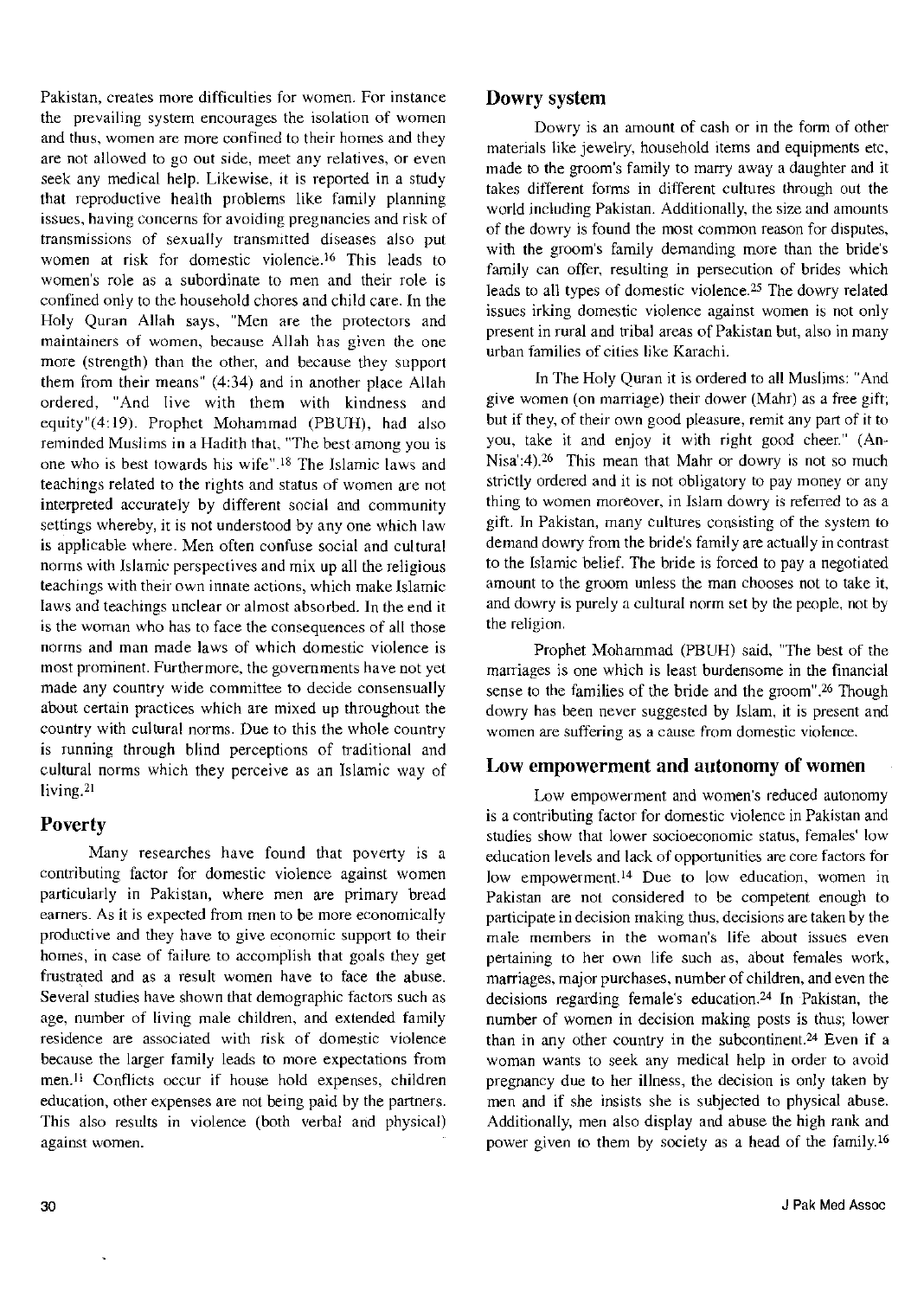Going through the studies of different cultures in Pakistan, women are not considered for equal opportunities in making any decision not even at the time of their marriages or any other decision related to them.

## Substance abuse and alcoholic addictions of intimate partners

Though Pakistan is an Islamic country, a vast majority of men are addicted to alcohol or other substance abuse and addicted intimate partners are mostly seen as perpetrators for domestic violence against women. Alcohol utilization is another triggering factor for the violence, as it inhibits judgmental capabilities, decreases the abilities to understand social norms and roles. Excessive alcohol and other drugs' consumption have also been noted as a factor in provoking aggressive and violent male behaviour towards women and children. Even when fhe wife points out the hazards of alcohol to her partner, it often results in violence. The main implication made by males justifying their violent behavior towards their women is that the religion gives them such a liberty, which is a totally falsified belief as quoted by Qura'an. In fact, their behaviour regardless of which gender they belong to is unjustified in terms of true Islamic teachings. Again apart from the fact that alcohol is prohibited in Islam because of the untoward effects that it causes, it has been found as an abuse, especially against women in their home.

## Measures to prevent and control domestic violence

Public health interventions for domestic violence can be given through three traditionally characterized levels of prevention. Primary prevention in which certain steps are taken to prevent violence before it occurs. This may include awareness programs both for women and other people to prevent domestic violence. Secondary prevention which is focused more on instantaneous response to violence, which also includes care before accessing to hospitals and emergency room care depending on the type of violence. Nurses particularly can play the best role in the initial assessment, and providing psychological support to patients to prevent them from psychiatric disorders such as depression. The third type is Tertiary prevention which is focused on long-term care of the victims, such as rehabilitation and reintegration, and measures to decrease the chances of reoccurrence of any type of further abuse on women.<sup>1</sup> Over all, there are three types of preventive measures related to help victims in their serious situation when they are subjected to domestic violence. Further more, interventions should be designed to work with women- who are usually the best judges of their situation - and to respect their decisions.

## **Recommendations**

1. There is a need of recognition at the national level of the issue. Though government of Pakistan has considered this issue but, consistent follow-up is mandatory.

2. There should be enough educational programs in all societies and cultures, both for women and men at the same levels.

3. There should be enough opportunities of employments and participation in political parties along with security and safety for women and the seat allocation for recruitments of both genders should be considered on equality grounds. More funds should be allocated to women's development in the country.

4. Government should make it compulsory to incorporate the programme in all health care facilities of Pakistan for proper screening of all types of domestic violence and abuse. Adequate emergency treatments with rehabilitative measures should be provided. All health professionals should be made aware of domestic violence, its factors, possible treatment and moreover the preventive measures. Along with medical facility, government also can have crisis centers for violated women in the main health care centers like Rural Health Centers (RHC), Basic Health Unites (BHU) and tertiary hospitals throughout the country. Furthermore, specialized health care professionals should be introduced in the crisis centers who could easily handle any case. All of the facilities should be easily accessible to all women in any setting through out the country.

5. Awareness programmes should be conducted for both women and men. It should be done by using the resources like nurses, doctors and psychologists, working under governmental and non-governmental organizations (NGOs). This could easily be done eifher by direct or indirect teaching. The direct methods would include one to one teaching, counseling, or group based teaching. Indirect methods would involve the use of media, pamphlets, role plays, drama and talk shows.

6. There should be religious definitions of the basic rights of women like autonomy and freedom in Pakistan on federal levels and the government needs to evaluate all of the basic rights of women. For this a central committee can be made which should include religious leaders, Ulema, and scholars who can consensually define the rights of women in the lights of Islamic teaching and literature. But, for this the ofher ethnic and minority religious groups should be considered when finalizing any package for basic rights of women. Government should also ensure that every citizen of the country is following fhe main themes defined by the religious committee.

7. Government should to make sure that women have